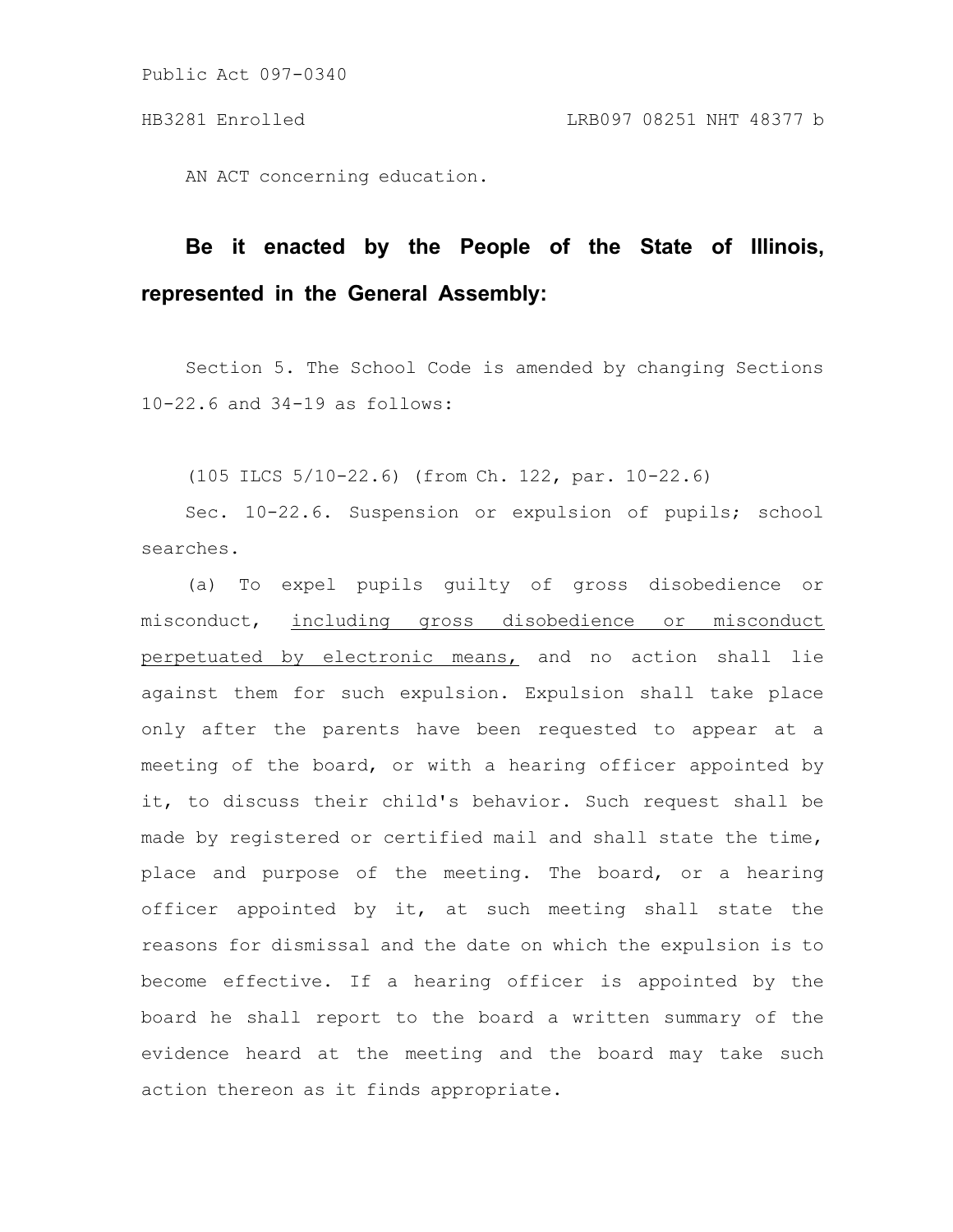(b) To suspend or by policy to authorize the superintendent of the district or the principal, assistant principal, or dean of students of any school to suspend pupils guilty of gross disobedience or misconduct, or to suspend pupils guilty of gross disobedience or misconduct on the school bus from riding the school bus, and no action shall lie against them for such suspension. The board may by policy authorize the superintendent of the district or the principal, assistant principal, or dean of students of any school to suspend pupils guilty of such acts for a period not to exceed 10 school days. If a pupil is suspended due to gross disobedience or misconduct on a school bus, the board may suspend the pupil in excess of 10 school days for safety reasons. Any suspension shall be reported immediately to the parents or guardian of such pupil along with a full statement of the reasons for such suspension and a notice of their right to a review. The school board must be given a summary of the notice, including the reason for the suspension and the suspension length. Upon request of the parents or guardian the school board or a hearing officer appointed by it shall review such action of the superintendent or principal, assistant principal, or dean of students. At such review the parents or guardian of the pupil may appear and discuss the suspension with the board or its hearing officer. If a hearing officer is appointed by the board he shall report to the board a written summary of the evidence heard at the meeting. After its hearing or upon receipt of the written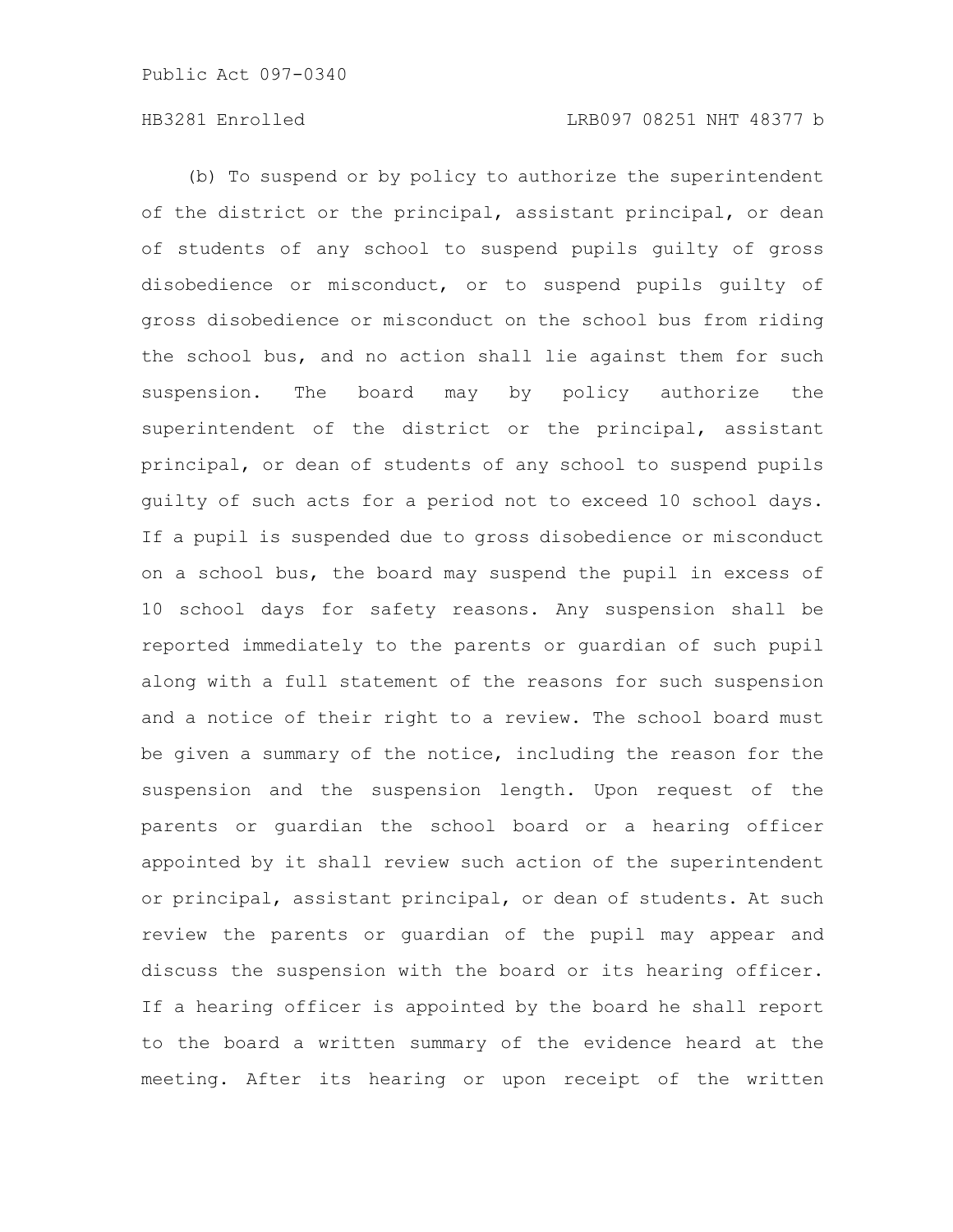## HB3281 Enrolled LRB097 08251 NHT 48377 b

report of its hearing officer, the board may take such action as it finds appropriate.

(c) The Department of Human Services shall be invited to send a representative to consult with the board at such meeting whenever there is evidence that mental illness may be the cause for expulsion or suspension.

(d) The board may expel a student for a definite period of time not to exceed 2 calendar years, as determined on a case by case basis. A student who is determined to have brought one of the following objects to school, any school-sponsored activity or event, or any activity or event that bears a reasonable relationship to school shall be expelled for a period of not less than one year:

(1) A firearm. For the purposes of this Section, "firearm" means any gun, rifle, shotgun, weapon as defined by Section 921 of Title 18 of the United States Code, firearm as defined in Section 1.1 of the Firearm Owners Identification Card Act, or firearm as defined in Section 24-1 of the Criminal Code of 1961. The expulsion period under this subdivision (1) may be modified by the superintendent, and the superintendent's determination may be modified by the board on a case-by-case basis.

(2) A knife, brass knuckles or other knuckle weapon regardless of its composition, a billy club, or any other object if used or attempted to be used to cause bodily harm, including "look alikes" of any firearm as defined in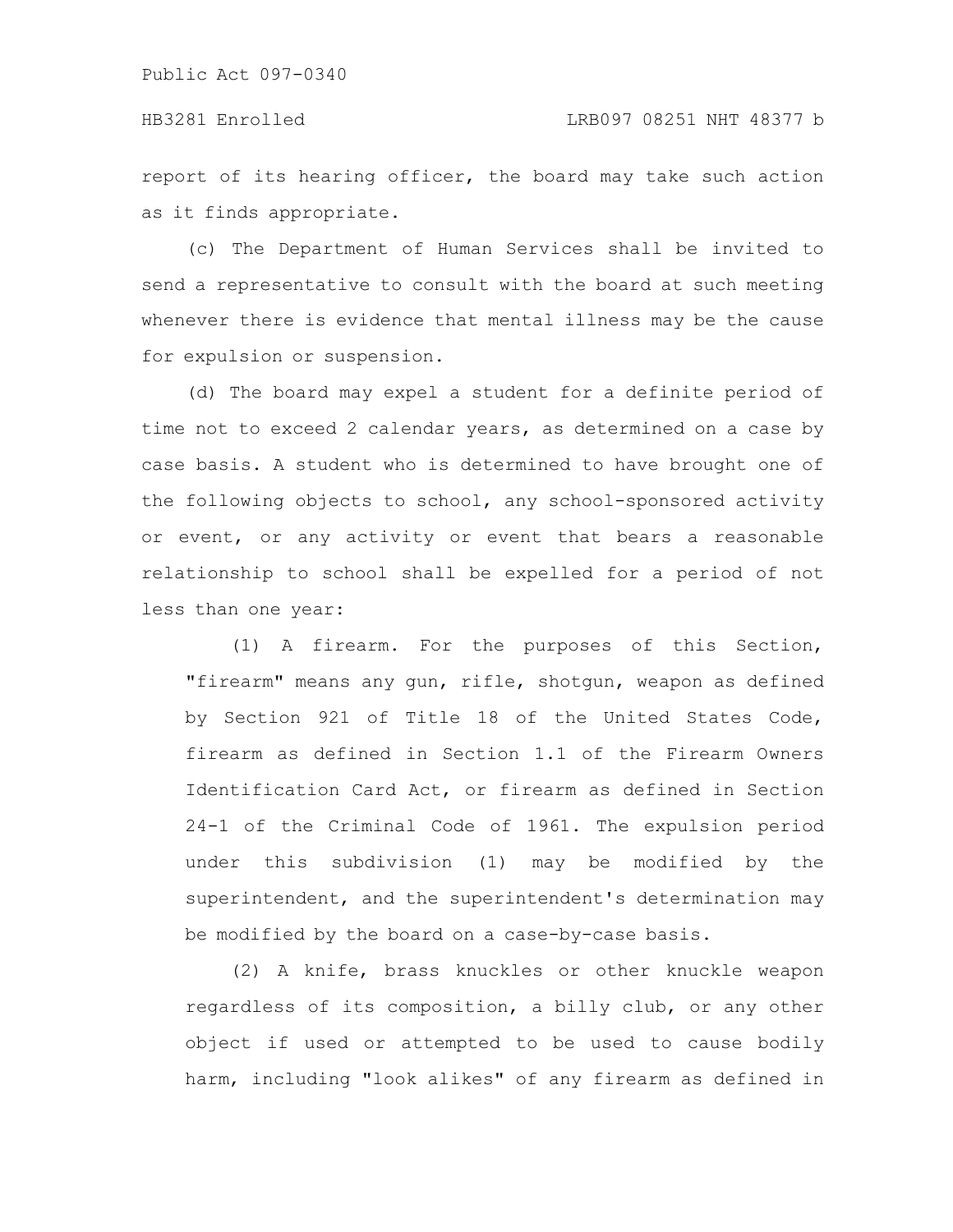subdivision (1) of this subsection (d). The expulsion requirement under this subdivision (2) may be modified by the superintendent, and the superintendent's determination may be modified by the board on a case-by-case basis.

Expulsion or suspension shall be construed in a manner consistent with the Federal Individuals with Disabilities Education Act. A student who is subject to suspension or expulsion as provided in this Section may be eligible for a transfer to an alternative school program in accordance with Article 13A of the School Code. The provisions of this subsection (d) apply in all school districts, including special charter districts and districts organized under Article 34.

(d-5) The board may suspend or by regulation authorize the superintendent of the district or the principal, assistant principal, or dean of students of any school to suspend a student for a period not to exceed 10 school days or may expel a student for a definite period of time not to exceed 2 calendar years, as determined on a case by case basis, if (i) that student has been determined to have made an explicit threat on an Internet website against a school employee, a student, or any school-related personnel, (ii) the Internet website through which the threat was made is a site that was accessible within the school at the time the threat was made or was available to third parties who worked or studied within the school grounds at the time the threat was made, and (iii) the threat could be reasonably interpreted as threatening to the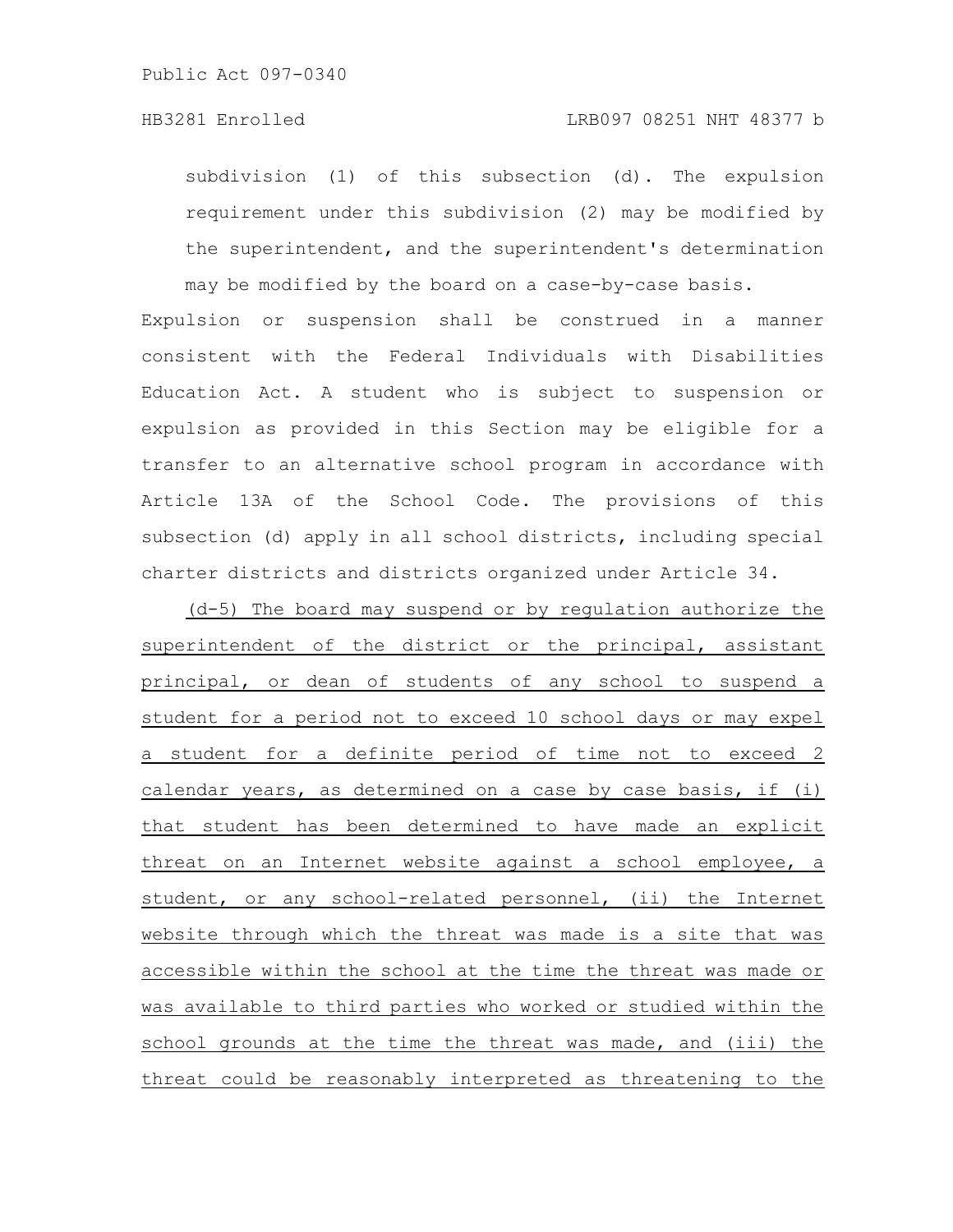safety and security of the threatened individual because of his or her duties or employment status or status as a student inside the school. The provisions of this subsection (d-5) apply in all school districts, including special charter districts and districts organized under Article 34 of this Code.

(e) To maintain order and security in the schools, school authorities may inspect and search places and areas such as lockers, desks, parking lots, and other school property and equipment owned or controlled by the school, as well as personal effects left in those places and areas by students, without notice to or the consent of the student, and without a search warrant. As a matter of public policy, the General Assembly finds that students have no reasonable expectation of privacy in these places and areas or in their personal effects left in these places and areas. School authorities may request the assistance of law enforcement officials for the purpose of conducting inspections and searches of lockers, desks, parking lots, and other school property and equipment owned or controlled by the school for illegal drugs, weapons, or other illegal or dangerous substances or materials, including searches conducted through the use of specially trained dogs. If a search conducted in accordance with this Section produces evidence that the student has violated or is violating either the law, local ordinance, or the school's policies or rules, such evidence may be seized by school authorities, and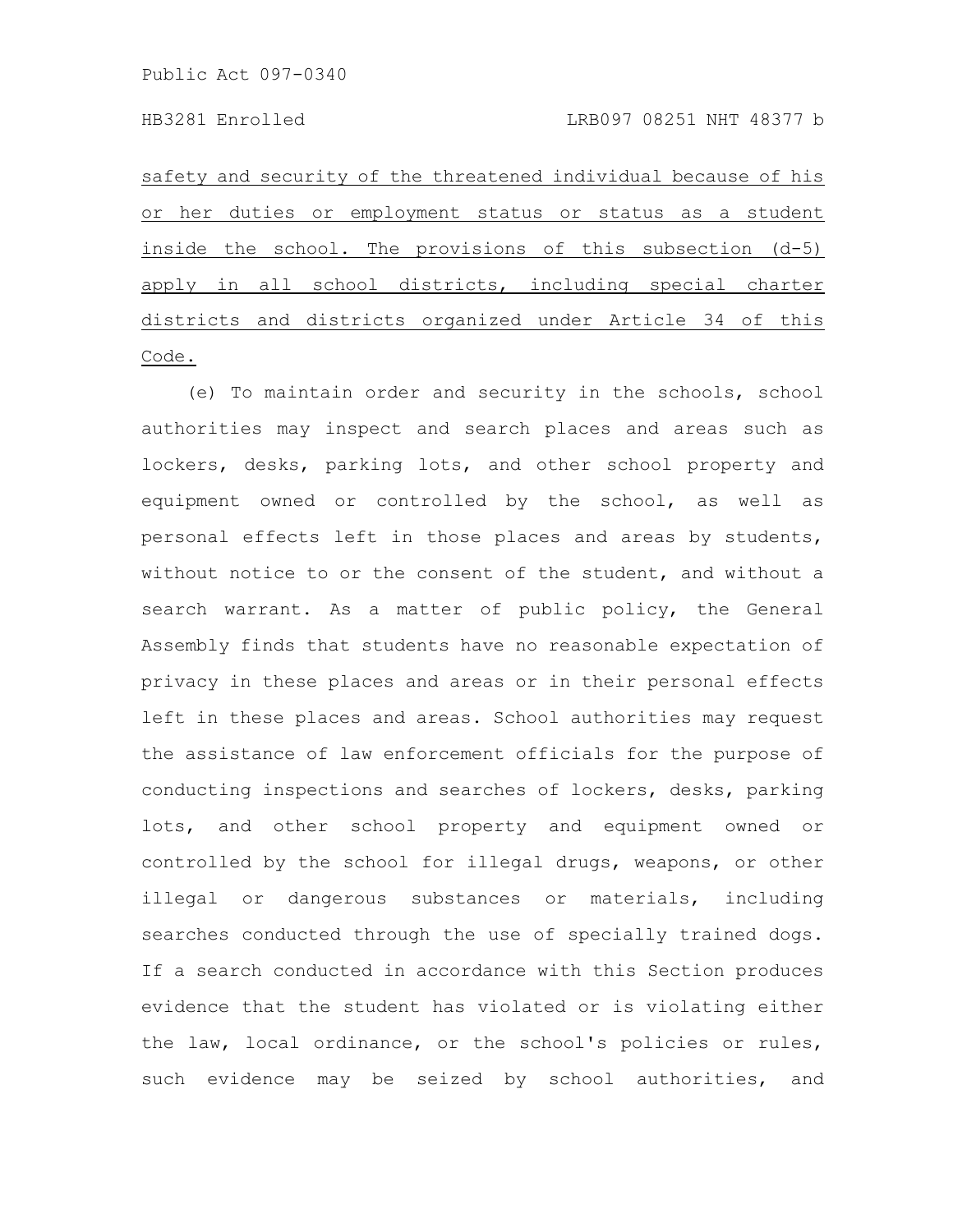Public Act 097-0340

disciplinary action may be taken. School authorities may also turn over such evidence to law enforcement authorities. The provisions of this subsection (e) apply in all school districts, including special charter districts and districts organized under Article 34.

(f) Suspension or expulsion may include suspension or expulsion from school and all school activities and a prohibition from being present on school grounds.

(g) A school district may adopt a policy providing that if a student is suspended or expelled for any reason from any public or private school in this or any other state, the student must complete the entire term of the suspension or expulsion before being admitted into the school district. This policy may allow placement of the student in an alternative school program established under Article 13A of this Code, if available, for the remainder of the suspension or expulsion. This subsection (g) applies to all school districts, including special charter districts and districts organized under Article 34 of this Code.

(Source: P.A. 96-633, eff. 8-24-09; 96-998, eff. 7-2-10.)

(105 ILCS 5/34-19) (from Ch. 122, par. 34-19)

Sec. 34-19. By-laws, rules and regulations; business transacted at regular meetings; voting; records. The board shall, subject to the limitations in this Article, establish by-laws, rules and regulations, which shall have the force of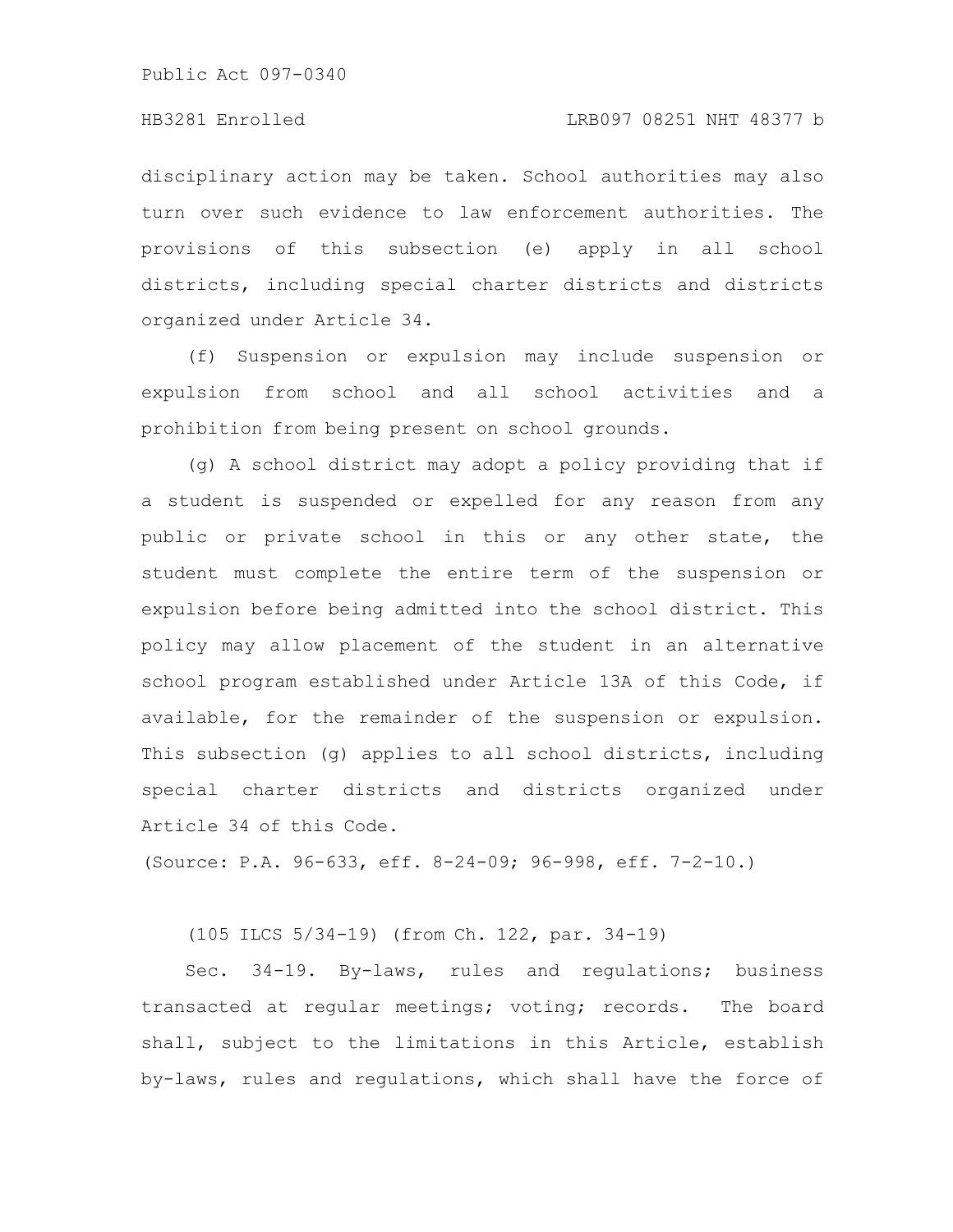ordinances, for the proper maintenance of a uniform system of discipline for both employees and pupils, and for the entire management of the schools, and may fix the school age of pupils, the minimum of which in kindergartens shall not be under 4 years, except that, based upon an assessment of the child's readiness, children who have attended a non-public preschool and continued their education at that school through kindergarten, were taught in kindergarten by an appropriately certified teacher, and will attain the age of 6 years on or before December 31 of the year of the 2009-2010 school term and each school term thereafter may attend first grade upon commencement of such term, and in grade schools shall not be under 6 years. It may expel, suspend or, subject to the limitations of all policies established or adopted under Section 14-8.05, otherwise discipline any pupil found guilty of gross disobedience, misconduct or other violation of the by-laws, rules and regulations, including gross disobedience or misconduct perpetuated by electronic means. The bylaws, rules and regulations of the board shall be enacted, money shall be appropriated or expended, salaries shall be fixed or changed, and textbooks, electronic textbooks, and courses of instruction shall be adopted or changed only at the regular meetings of the board and by a vote of a majority of the full membership of the board; provided that notwithstanding any other provision of this Article or the School Code, neither the board or any local school council may purchase any textbook for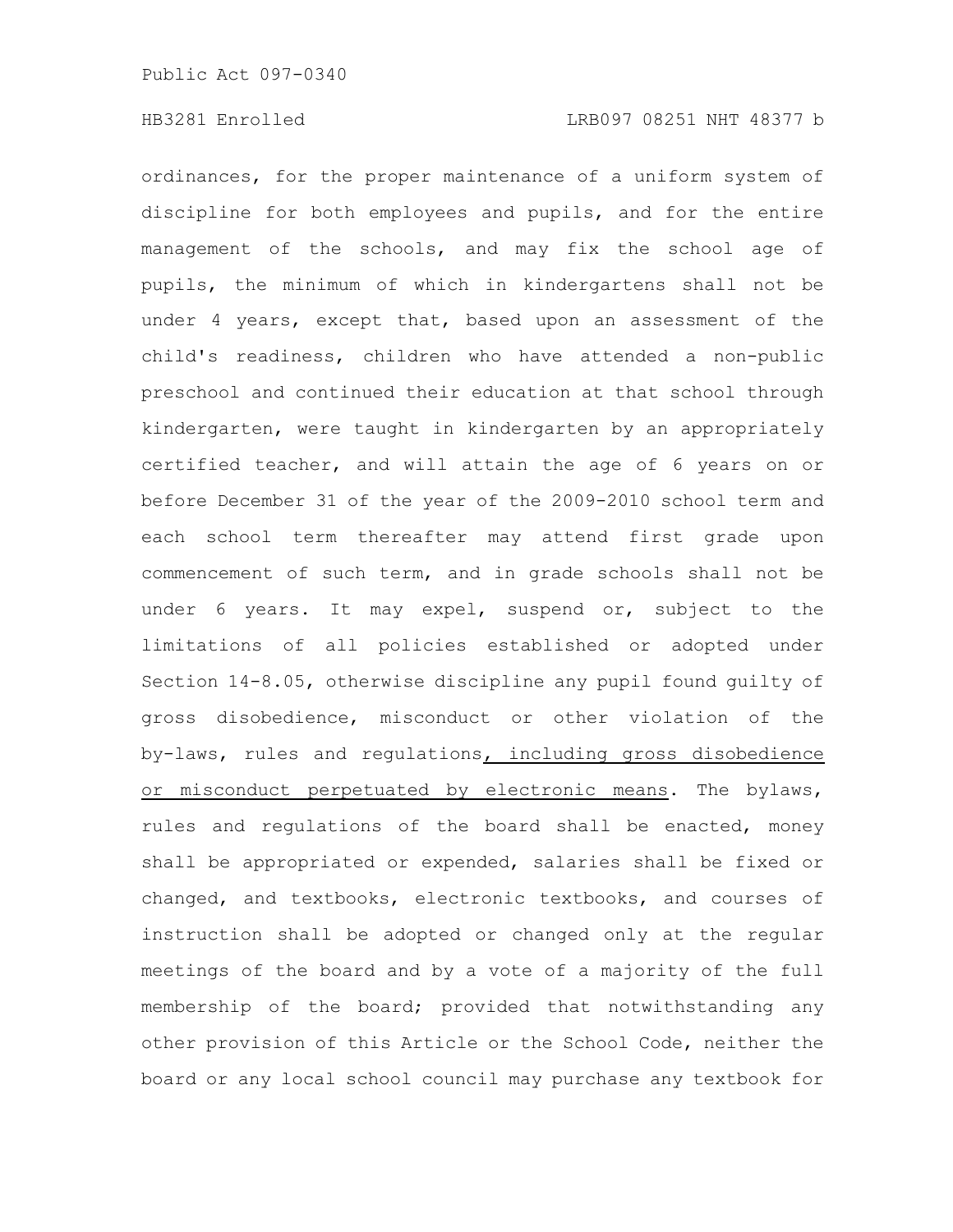use in any public school of the district from any textbook publisher that fails to furnish any computer diskettes as required under Section 28-21. Funds appropriated for textbook purchases must be available for electronic textbook purchases and the technological equipment necessary to gain access to and use electronic textbooks at the local school council's discretion. The board shall be further encouraged to provide opportunities for public hearing and testimony before the adoption of bylaws, rules and regulations. Upon all propositions requiring for their adoption at least a majority of all the members of the board the yeas and nays shall be taken and reported. The by-laws, rules and regulations of the board shall not be repealed, amended or added to, except by a vote of 2/3 of the full membership of the board. The board shall keep a record of all its proceedings. Such records and all by-laws, rules and regulations, or parts thereof, may be proved by a copy thereof certified to be such by the secretary of the board, but if they are printed in book or pamphlet form which are purported to be published by authority of the board they need not be otherwise published and the book or pamphlet shall be received as evidence, without further proof, of the records, by-laws, rules and regulations, or any part thereof, as of the dates thereof as shown in such book or pamphlet, in all courts and places where judicial proceedings are had.

Notwithstanding any other provision in this Article or in the School Code, the board may delegate to the general